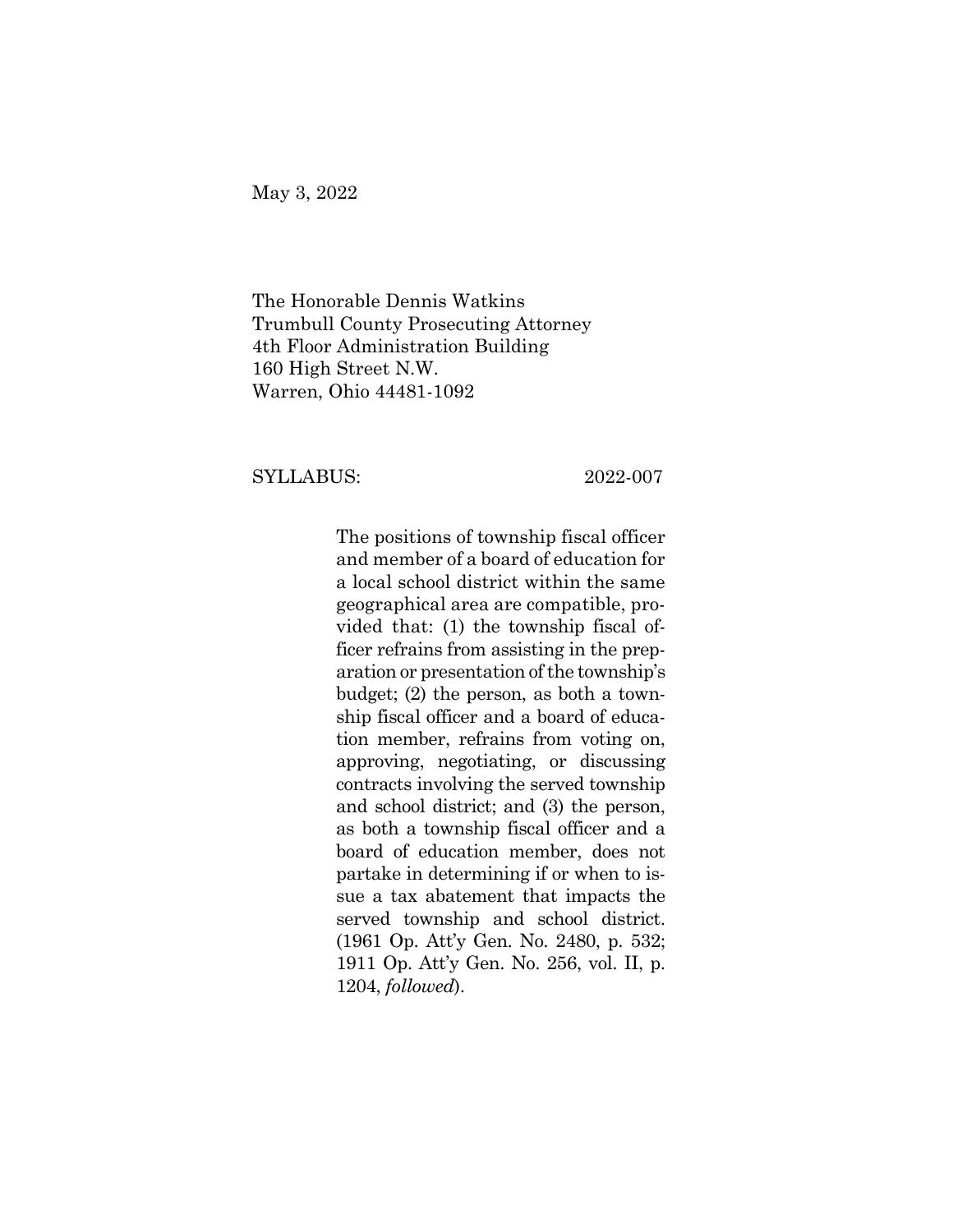

Opinions Section Office (614) 752-6417 Fax (614) 466-0013

30 East Broad Street, 25th Floor Columbus, Ohio 43215 www.ohioattorneygeneral.gov

May 3, 2022

OPINION NO. 2022-007

The Honorable Dennis Watkins Trumbull County Prosecuting Attorney 4th Floor Administration Building 160 High Street N.W. Warren, Ohio 44481-1092

Dear Prosecutor Watkins:

You have requested an opinion regarding the compatibility of two public positions within the same geographical area. I have framed your question as follows:

> May a person serve simultaneously as a township fiscal officer and board of education member for a local school district within the same township?

Two previous Attorney General opinions, in 1961 and 1911, found that the positions of township clerk (the previous title of the township fiscal officer) and local board of education member are compatible. 1961 Op. Att'y Gen. No. 2480, p. 532, and 1911 Op. Att'y Gen. No. 256, vol. II, p. 1204; *see* 1912 Op. Att'y Gen. No. 212, vol. I, p. 481; *see also* 2014 Op. Att'y Gen. No. 2014- 022, Slip Op. at 1, n.1; 2-195, n.1 ("The General Assembly has renamed the office of 'township clerk' as 'township fiscal officer"'). Because some duties of the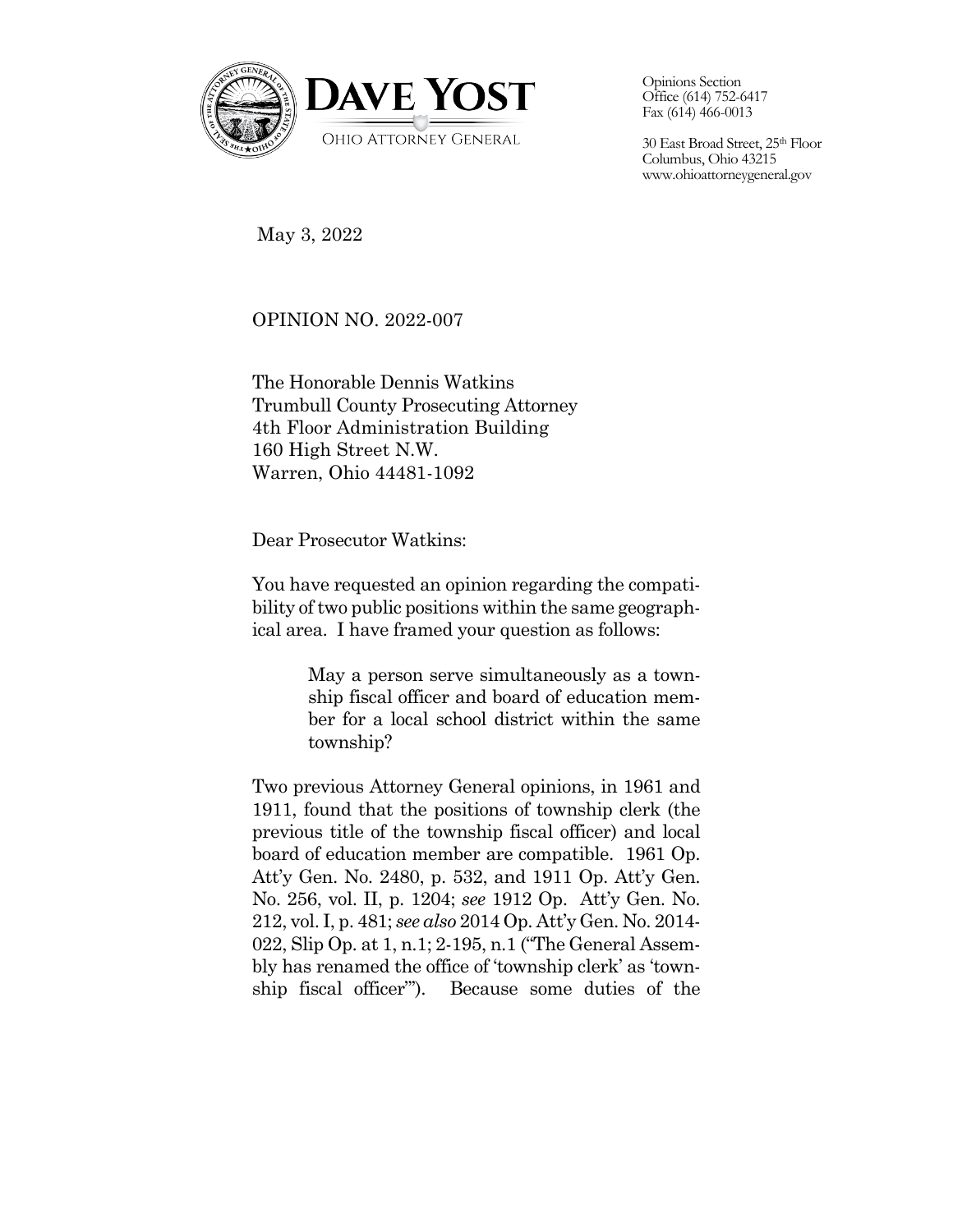positions have changed since these opinions were issued, I revisit the question.

For the reasons that follow, I find that the positions are compatible, provided that: (1) the township fiscal officer refrains from assisting in the preparation or presentation of the township's budget; (2) the person, as both a township fiscal officer and a board of education member, refrains from voting on, approving, negotiating, or discussing contracts involving the served township and school district; and (3) the person, as both a township fiscal officer and a board of education member, does not partake in determining if or when to issue a tax abatement that impacts the served township and school district. So long as the person complies with the aforementioned abstentions, a person may serve simultaneously as a township fiscal officer and as a member of a board of education for a local school district within the same township.

I

"An issue of compatibility arises whenever one person wishes to hold simultaneously two or more positions of public service." *E.g*., 2022 Op. Att'y Gen. No. 2022-003, Slip Op. at 3. A seven-part test was developed in 1979 for addressing issues of compatibility between two or more positions of public service. The questions ask:

> 1. Is either position in the classified services for purposes of R.C. 124.57?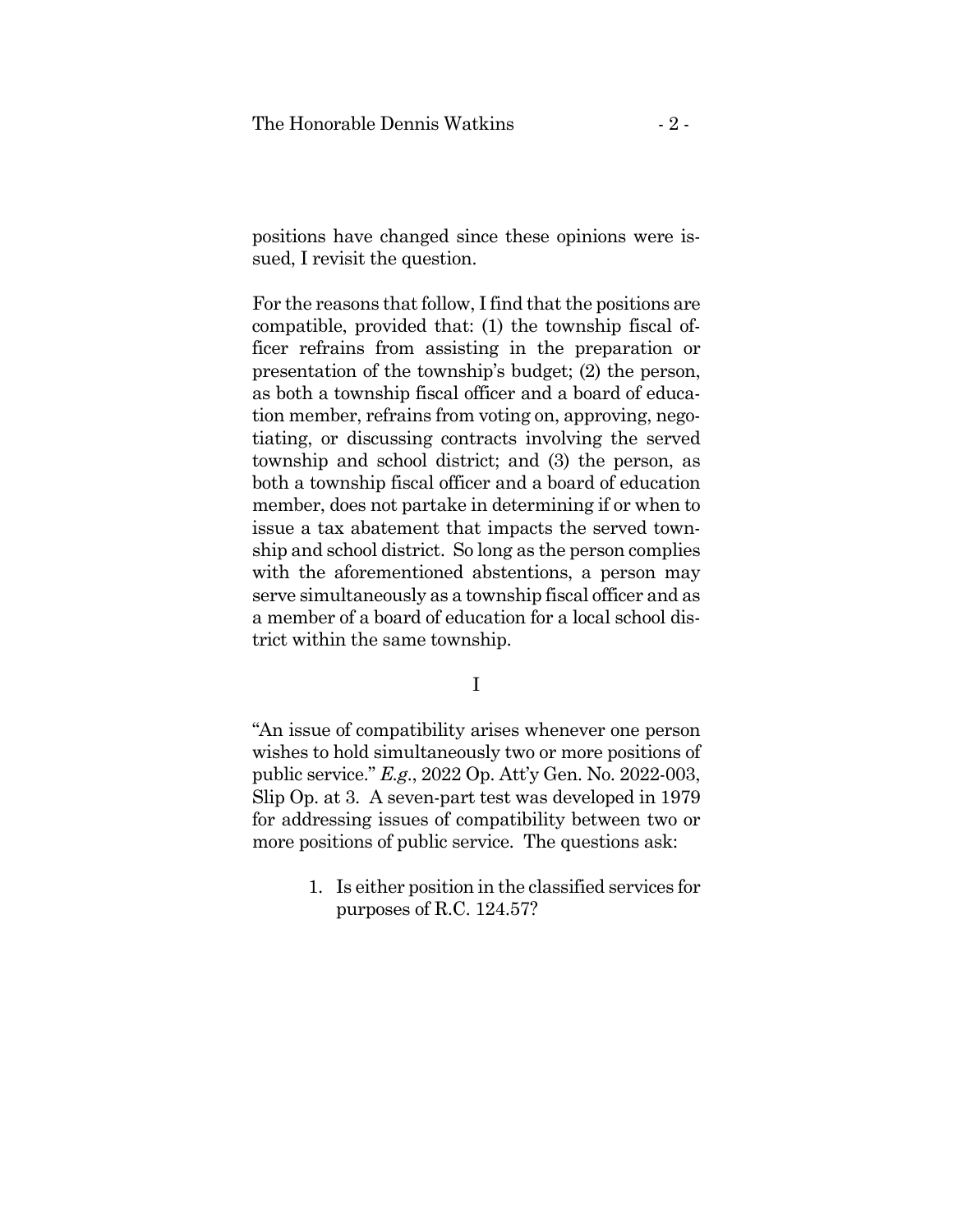- 2. Does a constitutional provision or statute prohibit a person from serving in both positions at the same time?
- 3. Is one position subordinate to, or, in any way, a check upon the other position?
- 4. Is it physically possible for one person to discharge the duties of both positions?
- 5. Is there an impermissible conflict of interest between the two positions?
- 6. Are there local charter provisions, resolutions, or ordinances that are controlling?
- 7. Is there a federal, state, or local departmental regulation applicable?

2022 Op. Att'y Gen. No. 2022-003, Slip Op. at 3-4; 2021 Op. Att'y Gen. No. 2021-005, Slip Op. at 2; 2-19 to 2-20; *see* 1979 Op. Att'y Gen. No. 79-111, at 2-367 to 2-368. For two or more public positions to be compatible, all seven questions must be answered in favor of compatibility.

# II

Since a determination of compatibility requires that each of the seven questions be answered in favor of compatibility, I must address all seven questions.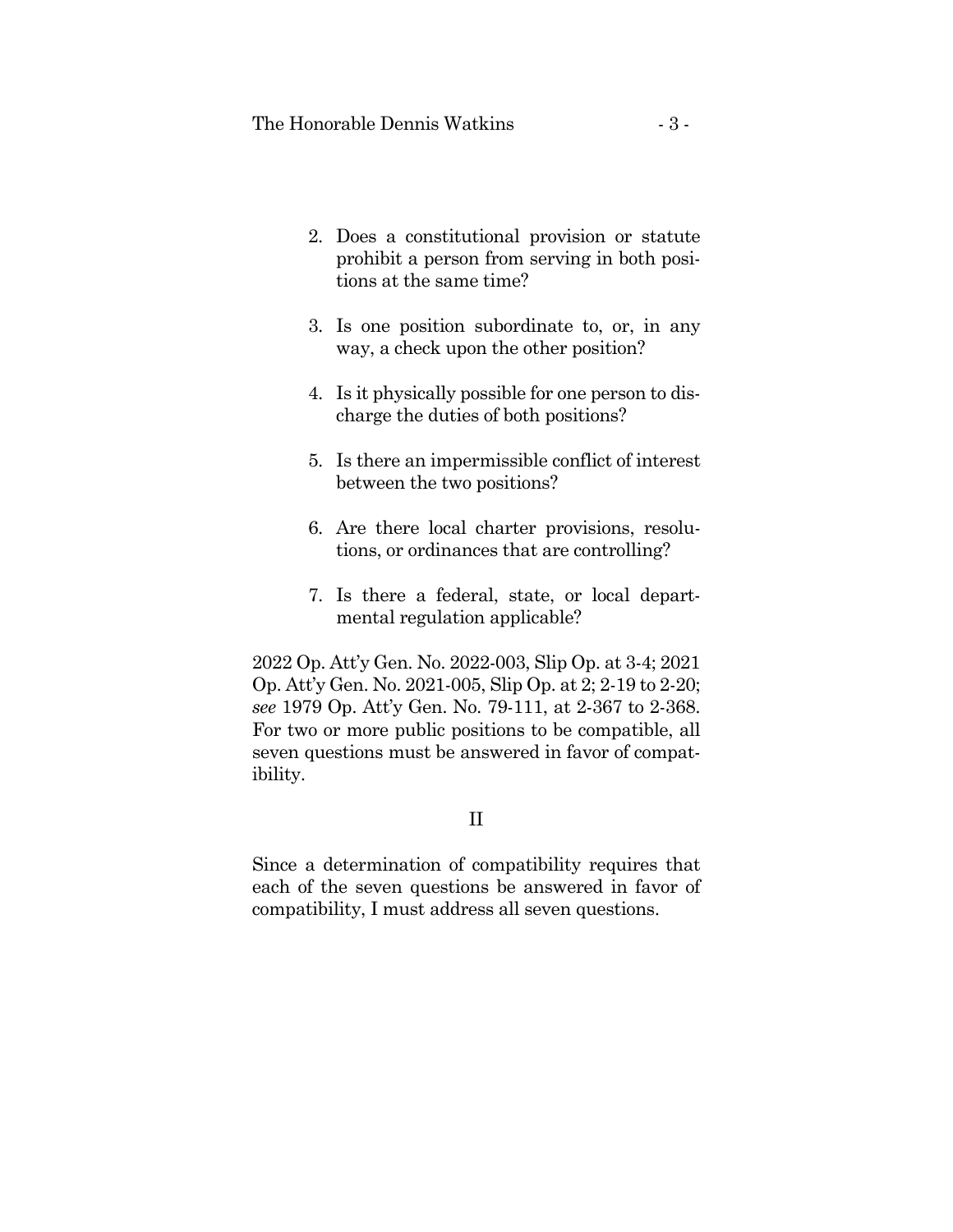### A

Question one deals with classified service. Essentially, R.C. 124.57 "prohibits an officer or employee in the classified service from running for or holding a partisan political office, or engaging in other partisan political activities, and it prevents a partisan political officeholder from serving simultaneously as an officer or employee in the classified service." 2003 Op. Att'y Gen. No. 2003-006, at 2-31; 2022 Op. Att'y Gen. No. 2022- 003, Slip Op. at 4 ("If one of the positions is in the classified service, the other position may not constitute partisan activity").

"The position of township fiscal officer is in the unclassified civil service because, *inter alia*, it is an elected position." 2014 Op. Att'y Gen. No. 2014-022, Slip Op. at 4; 2-198; *see* R.C. 124.11(A)(1) and R.C. 507.01. The position of member of a board of education for a local school district is also in the unclassified service. *See, e.g*., 2011 Op. Att'y Gen. No. 2011-043, at 2-351 to 2- 352 (stating that R.C. 124.57 does not reference officers or employees of a local school district and that the position of a board member is elected); *see also* R.C. 3313.01 and R.C. 124.11(A)(1) ("All officers elected by popular vote or persons appointed to fill vacancies in those offices" are in the unclassified service). Since both positions at issue are in the unclassified service, question one is answered in favor of compatibility.

## B

Question two asks if a statute or constitutional provision prohibits the simultaneous holding of both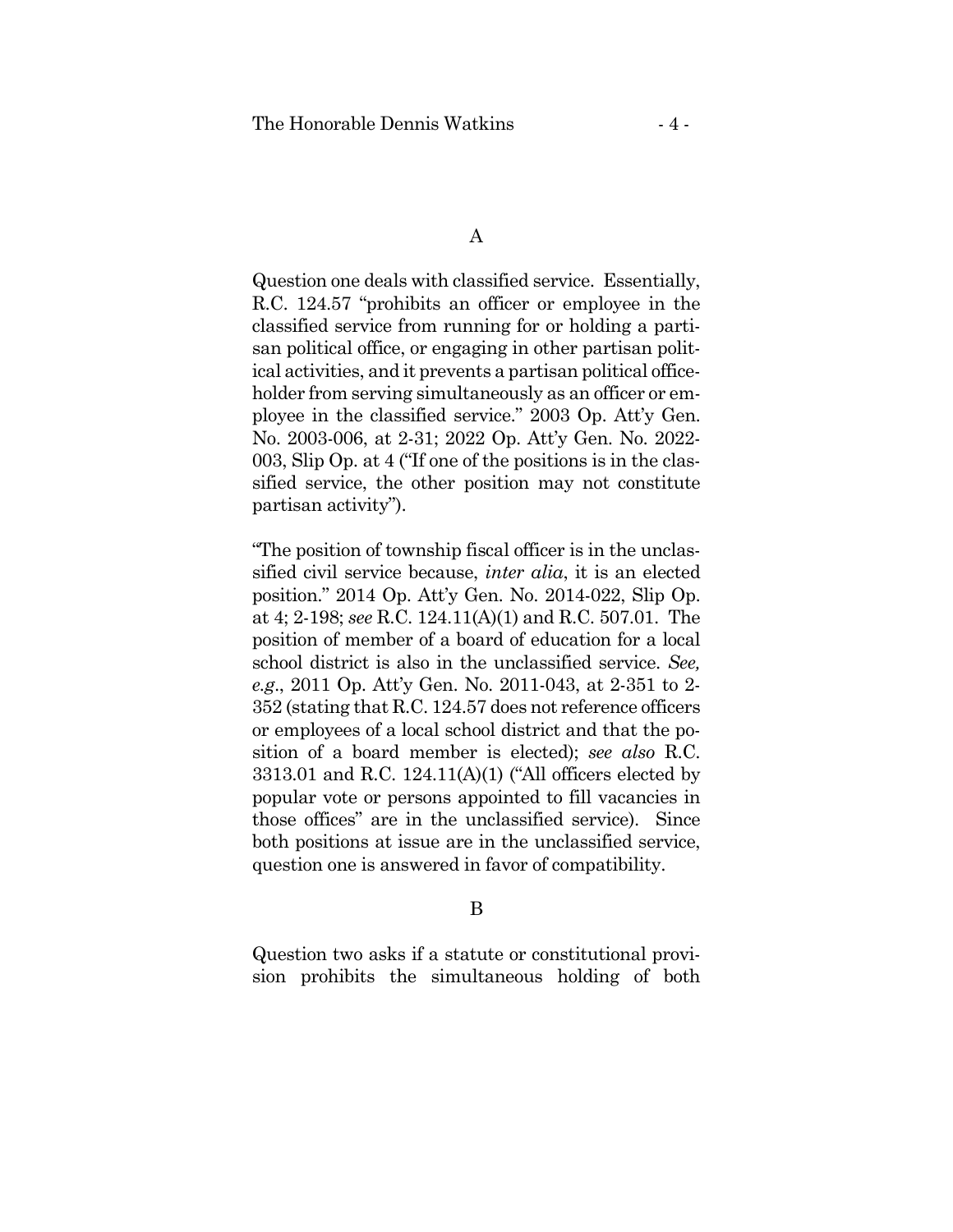positions. There are no statutes or constitutional provisions prohibiting someone from simultaneously serving as a township fiscal officer and board of education member for a local school district within the same geographical area. Question two, therefore, is answered in favor of compatibility.

C

Question three asks if one position is subordinate to, or a check upon, the other. Because a township fiscal officer and a board of education member serve different subdivisions, neither position acts as a subordinate to, or a check upon, the other. *See* 1911 Op. Att'y Gen. No. 256, vol. II, p. 1204, at 1205 (although a township fiscal officer may take oaths and affidavits pertaining to the members or business of a local school district, this does not make the positions incompatible); *see also* R.C. 507.06 (G.C. 3303 is now R.C. 507.06). Thus, question three is answered in favor of compatibility.

D

Question four asks if it is physically possible for one person to discharge the duties of both positions. This is a factual determination, and the Attorney General leaves such determination to the local parties involved. 2022 Op. Att'y Gen. No. 2022-003, Slip Op. at 8; 2010 Op. Att'y Gen. No. 2010-020, at 2-131; 1989 Op. Att'y Gen. No. 89-022, at 2-105. After all, the parties involved are in the best position to both know the time requirements of each position and the feasibility of someone carrying out the duties of both positions. Since question four is left to the local parties involved,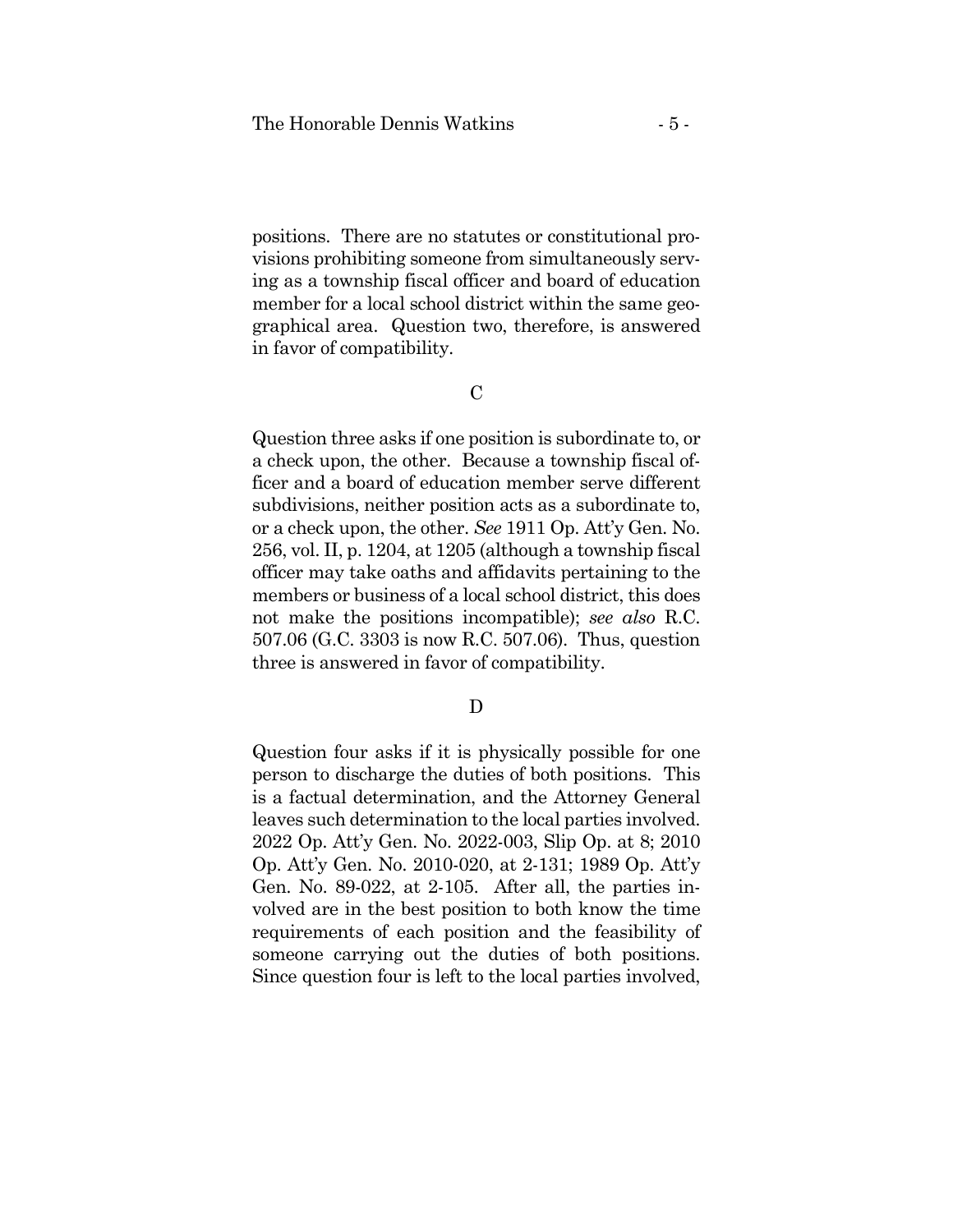for purposes of this opinion's analysis, question four is answered in favor of compatibility.

E

Question five deals with impermissible conflicts of interests. "A person may not serve simultaneously in two positions when an impermissible conflict of interest exits between the positions." 2021 Op. Att'y Gen. No. 2021-027, Slip Op. at 2; 2-97. "A conflict of interest exists 'when an individual's responsibilities in one position are such as to influence the performance of his duties in the other position, thereby subjecting him to influences which may prevent his decisions from being completely objective."' 2021 Op. Att'y Gen. No. 2021- 027, Slip Op. at 2; 2-97, quoting *e.g.,* 1989 Op. Att'y Gen. No. 89-052, at 2-220. Thus, a review of the two positions at issue is necessary.

A township fiscal officer "is responsible for recording the proceedings of the board of township trustees, R.C. 507.04(A), notifying the board of elections of vacancies in township elective offices and of township boundary changes, R.C. 507.051, and administering oaths and certifying affidavits that pertain to the business of the township, R.C. 507.06." 2014 Op. Att'y Gen No. 2014- 022, Slip Op. at 2; 2-196. A township fiscal officer also handles multiple financial matters for the township and serves as "fiscal officer" for purposes of R.C. Chapters 133 and 5705. *See* R.C. 133.01(L)(9) and R.C. 5705.01(D); *see also* R.C. 507.04(A); R.C. 507.11(B)(1); *see generally* R.C. Chapters 133 and 5705.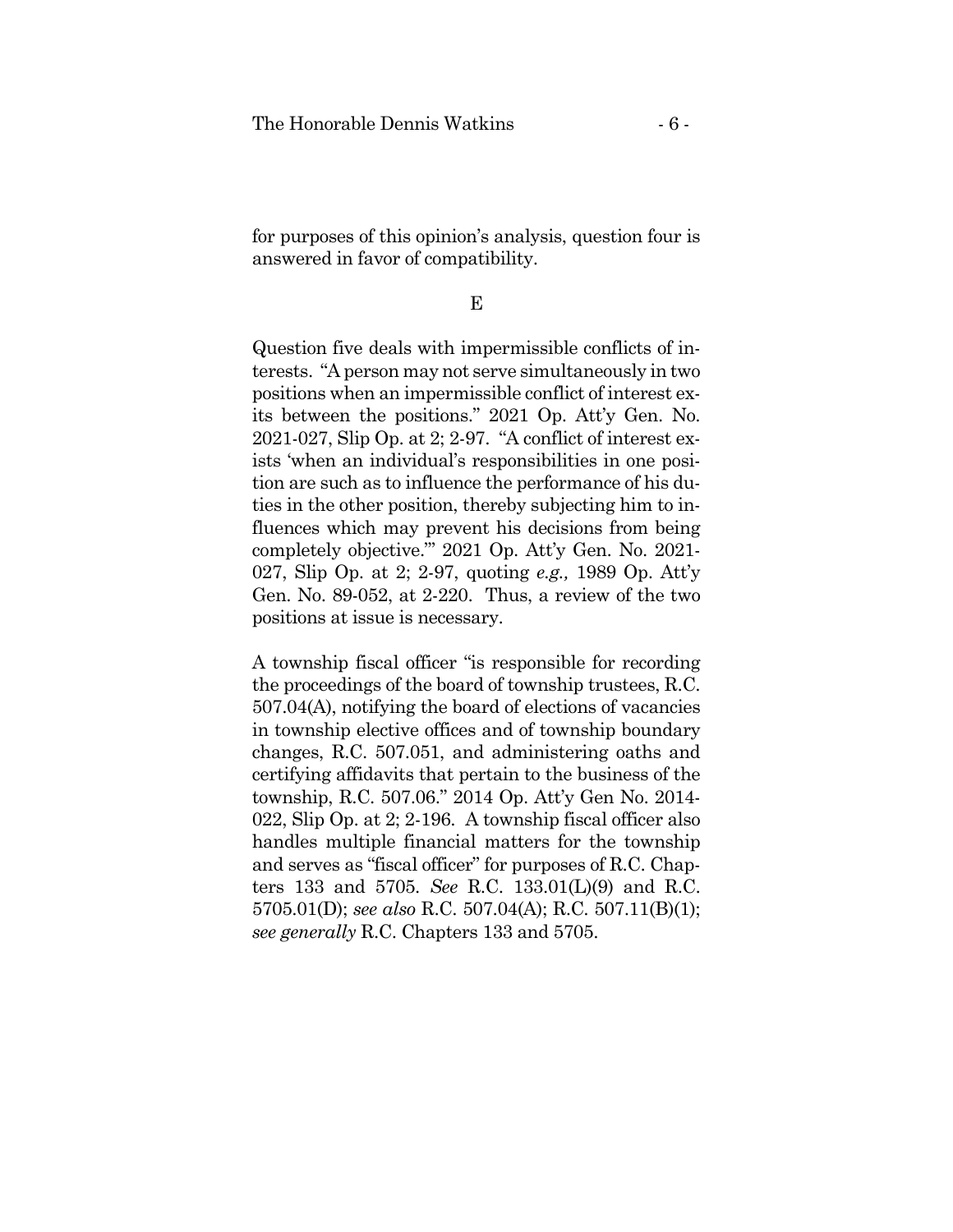"A board of education of a local school district is responsible for governing the public schools in the district and handling the district's fiscal and budgetary matters." *E.g.,* 2011 Op. Att'y Gen. No. 2011-043, at 2-353; R.C. 133.01(NN)(3) and R.C. 5705.01(C); *see generally* R.C. Chapters 133 and 5705; *see also* 2008 Op. Att'y Gen. No. 2008-024, at 2-254; *see also* 2003 Op. Att'y Gen. No. 2003-010, at 2-70.

Upon examining the duties and responsibilities of a township fiscal officer and member of a board of education for a local school district within the same geographical area, I find multiple potential conflicts. But upon review, I find that the potential conflicts are sufficiently avoidable.

1

The first potential conflict regards competition over funding generated within the ten-mill limitation. For "[b]oth a board of township trustees and a board of education for a local school district are designated 'taxing authorities' for their respective subdivisions." 2021 Op. Att'y Gen. No. 2021-029, Slip Op. at 3; 2-105 to 2-106; *see* R.C. 5705.01(C). These two taxing authorities are responsible for adopting and submitting a tax budget to the county auditor who then submits it to the county budget commission. 2021 Op. Att'y Gen. No. 2021-029, Slip Op. at 3; 2-106; *see* R.C. 5705.28, R.C. 5705.30, and R.C. 5705.31. "The county budget commission examines the submitted tax budgets and then makes the necessary modifications in order to bring the required tax levies within the limits of the law." 2021 Op. Att'y Gen. No. 2021-029, Slip Op. at 3; 2-106; *see* R.C.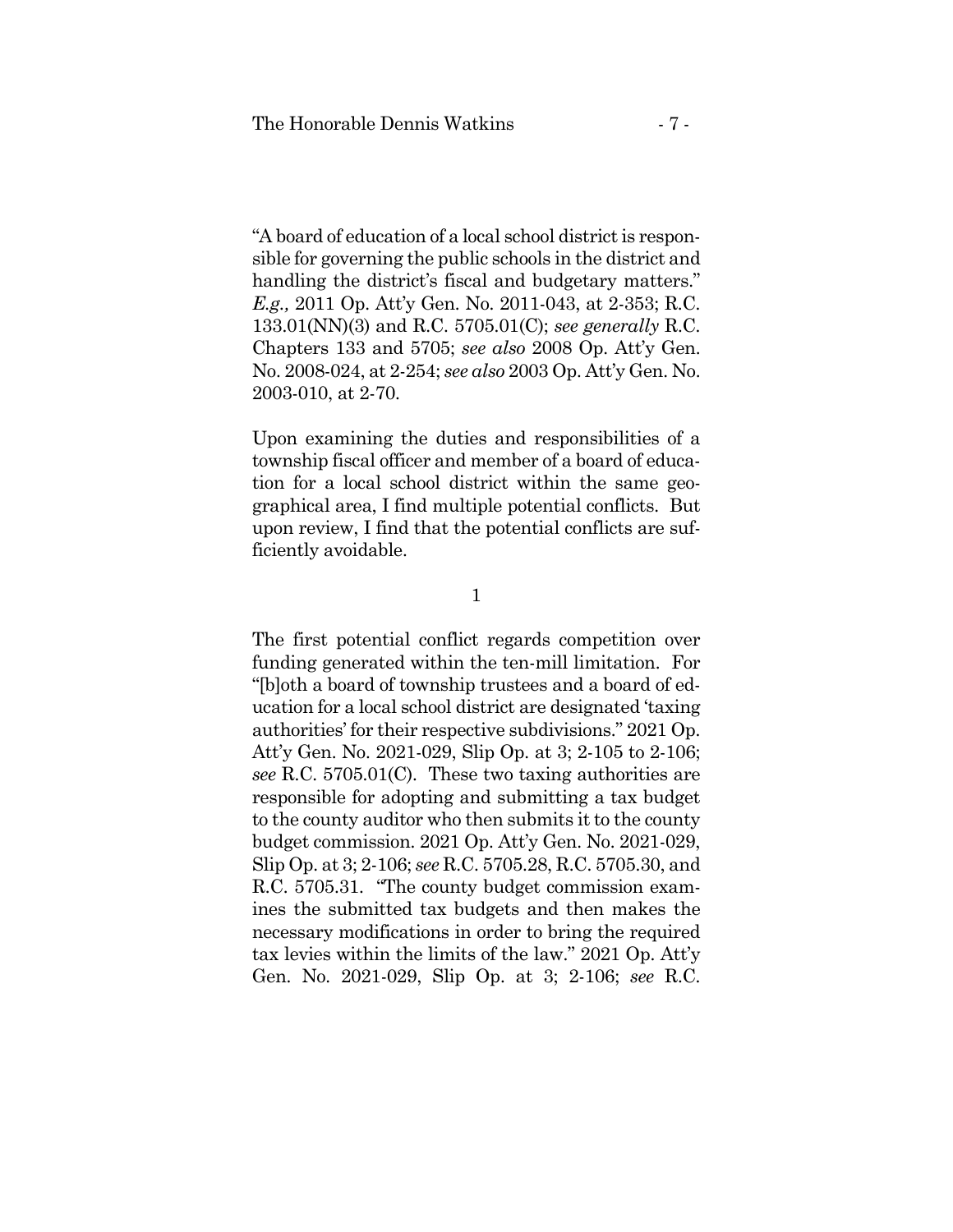5705.31 and R.C. 5705.32; *see also* 1990 Op. Att'y Gen. No. 90-083, at 2-355. '"The determination of the budget commission directly affects the potential revenue of each subdivision."' 2021 Op. Att'y Gen. No. 2021-029, Slip Op. at 3; 2-105 to 2-106, quoting, *e.g.,* 1990 Op. Att'y Gen. No. 90-083, at 2-355.

The above process places the two taxing authorities in adverse positions. *E.g*., 2021 Op. Att'y Gen. No. 2021- 029, Slip Op. at 3; 2-106; *see* 2017 Op. Att'y Gen. No. 2017-017, Slip Op. at 8; 2-175 ("The tax budgets of all the subdivisions in the county compete for the limited inside millage available"). The competition over the same funding means that someone preparing the budget for both subdivisions would suffer from divided loyalty, and thus a conflict of interest, because the person serving in both positions is trying to obtain the greatest share of funding available for each served subdivision. 2021 Op. Att'y Gen. No. 2021-029, Slip Op. at 3; 2-105 to 2-106; 1990 Op. Att'y Gen. No. 90-083, at 2- 355; 1981 Op. Att'y Gen. No. 81-010, at 2-33. Despite R.C. 5705.31(D) setting a minimum allocation of funds to a school district, the conflict remains because the two public positions at issue compete with one another over budgetary matters. *E.g.,* 2021 Op. Att'y Gen. No. 2021-029, Slip Op. at 3-4; 2-16; *see* 1988 Op. Att'y Gen. No. 88-011, at 2-42.

While the above conflict creates an impermissible conflict of interest for someone serving as a member of both the board of township trustees and the board of education for a local school district within the same geographical area, *see* 2021 Op. Att'y Gen. No. 2021-029, at syllabus, a township fiscal officer is not part of the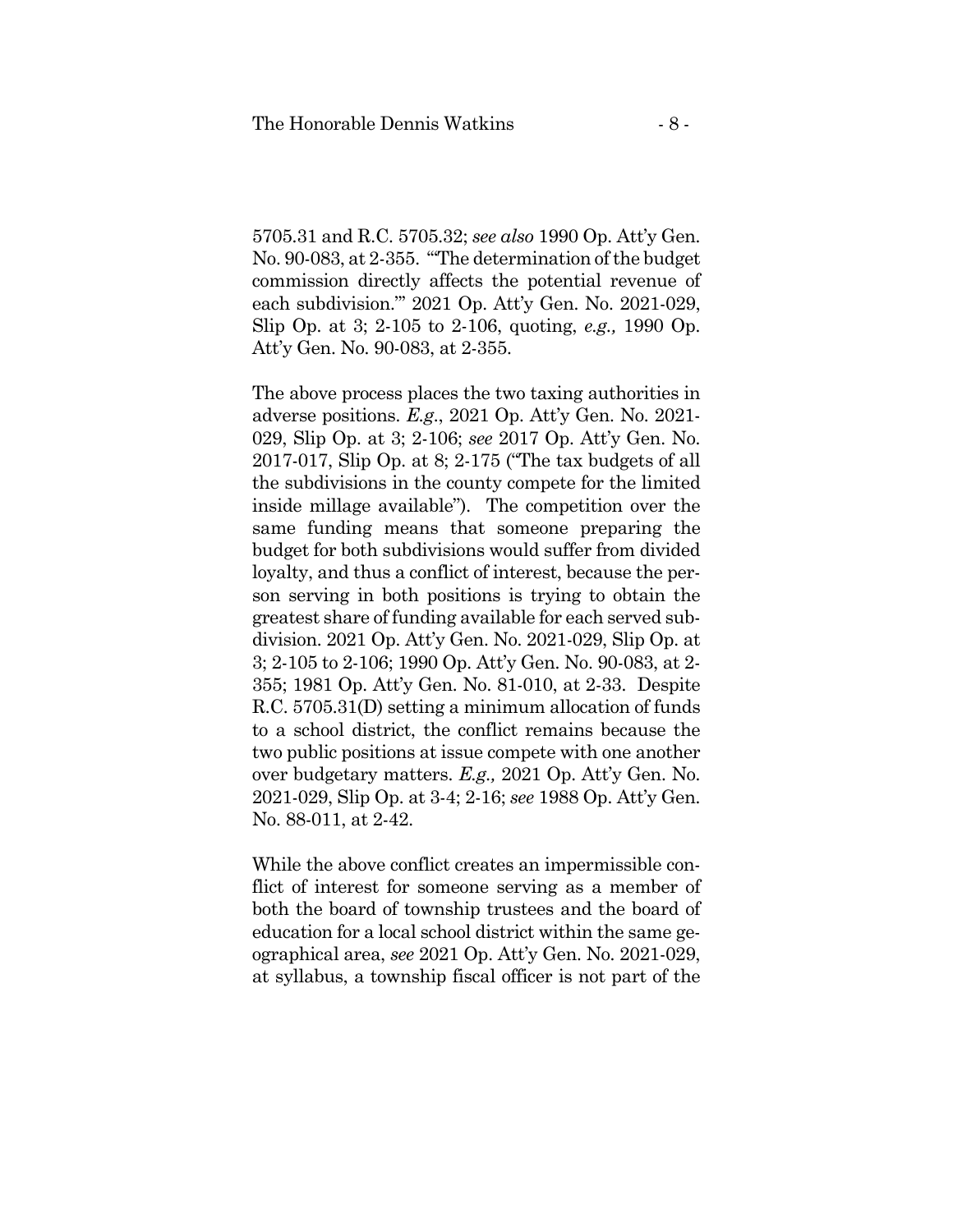township's taxing authority. *Compare* R.C. 5705.01(C) *with* R.C. 5705.01(D); *but see* R.C. 5705.37 (if the board of township trustees is dissatisfied with an action of the budget commission, through the fiscal officer, the board may appeal to the board of tax appeals). "[A] township fiscal officer is not statutorily required to prepare the township's tax budget or present it to the county budget commission." *E.g.,* 2014 Op. Att'y Gen. No. 2014-022, at Slip Op. 10; 2-204; *see* 1999 Op. Att'y Gen. No. 99-046, at 2-290 ("it is speculative whether this person, as either township clerk [now called township fiscal officer] or as clerk of the board of county commissioners, will be required to prepare the township's or county's annual tax budget or present it to the county budget commission"). Thus, an impermissible conflict is not immediately apparent on the side of the township fiscal officer.

The adoption of a local school district's budget is a primary function of the board of education, and it is not practical for a board member to constantly abstain from budgetary matters. *See* 2017 Op. Att'y Gen. No. 2017-017, Slip Op. at 9; 2-176. But given that a board of education consists of five members, any undue influence brought about by one board of education member serving as a township fiscal officer is mitigated by the presence of four other board members. *See id*.; *see also* R.C. 3313.01. Moreover, it is the county budget commission, not the board of education, that has the final say over the local school district's budget derived from the inside millage. *See, e.g.,* 2017 Op. Att'y Gen. No. 2017-017, Slip Op. at 10; 2-177. Thus, an impermissible conflict is also not immediately apparent on the side of the board of education member.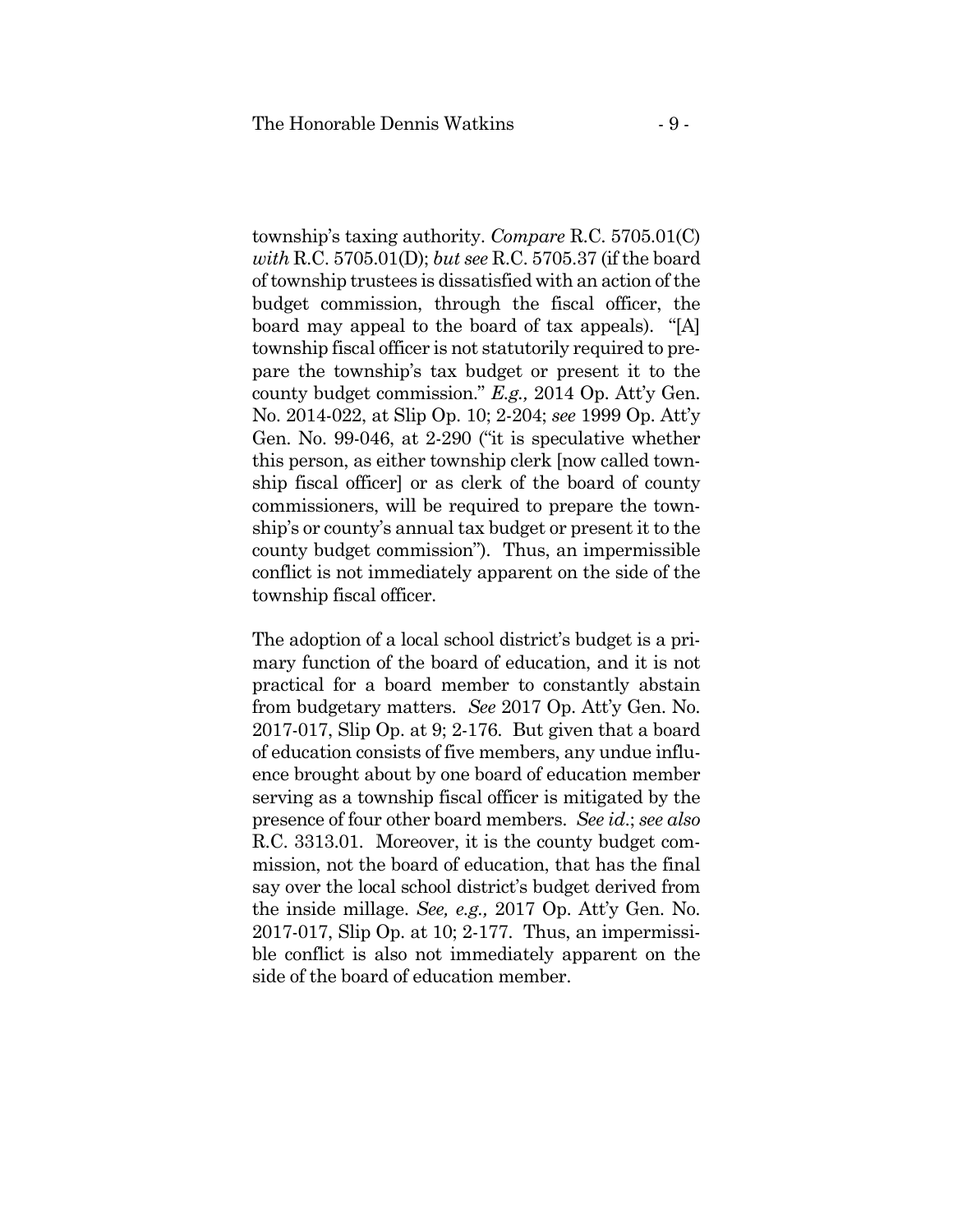An impermissible conflict would exist, however, if a township fiscal officer was required to participate in the preparation of the township's budget or presentation of the budget to the county budget commission. *E.g.*, 2007 Op. Att'y Gen. No. 2007-023, at 2-240; *see* 1992 Op. Att'y Gen. No. 92-053, at 2-217 (stating that a township clerk, as the "fiscal officer" designated in R.C. 5705.01(D), might be ordered to appear before the county budget commission). Provided that the township fiscal officer does not partake in the preparation or presentation of the tax budget, such conflict can be avoided. *E.g.*, 2007 OP. Att'y Gen. No. 2007-023, at 2- 240; *see* 2004 Op. Att'y Gen. No. 2004-025, at 2-227 to 2-228 (board of education member and village clerktreasurer are compatible with restrictions); *see also* 2003 Op. Att'y Gen. No. 2003-006, at 2-36 (township clerk and member of board of county commissioners are compatible with restrictions).

2

The second potential conflict regards competition over funding generated outside the ten-mill limitation. As two partially coextensive subdivisions, the board of township trustees and the board of education for a local school district may place levies on the same ballot for taxes in excess of the ten-mill limitation. *E.g.,* 2021 Op. Att'y Gen. No. 2021-029, Slip Op. at 4; 2-106; *see also*  R.C. 5705.03(B), R.C. 5705.07, R.C. 5705.19, *et seq*., and R.C. 5705.21, *et seq*. And both boards may submit any general obligation bond under R.C. Chapter 133 to the electors. *See* R.C. 133.18; *see generally* R.C. Chapter 133; *see also* 2021 Op. Att'y Gen. No. 2021-029, Slip Op. at 4; 2-106. If both boards choose to place levies or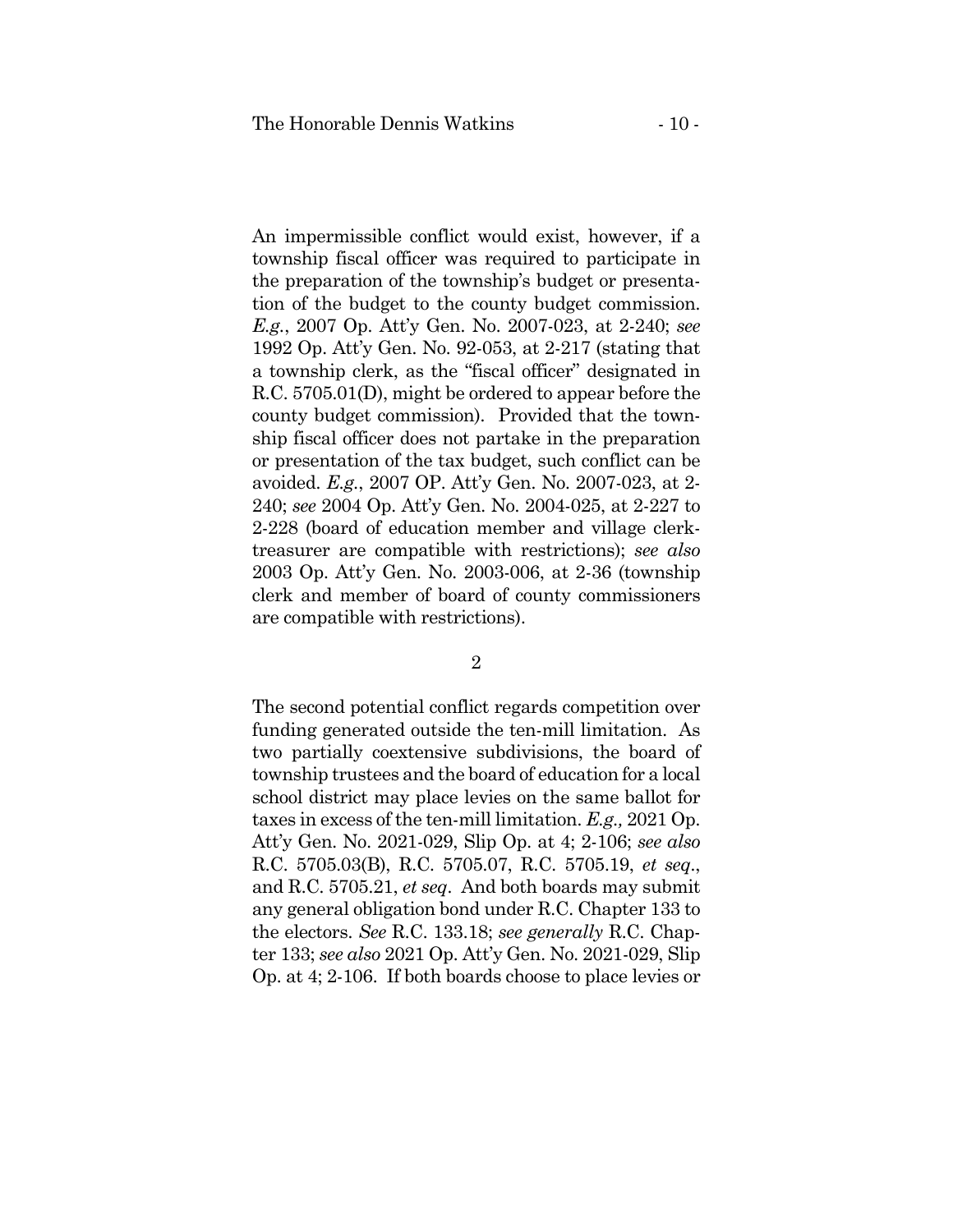bond issues on the ballot at the same time, a person serving both subdivisions would suffer from divided loyalties. 2021 Op. Att'y Gen. No. 2021-029, Slip Op. at 4; 2-106; *see* 1990 Op. Att'y Gen. No. 90-083, at 2-356.

The outside ten-mill conflict is mitigated by the fact that the township fiscal officer is not required to determine if or when to place a township levy or bond issue on the ballot. The board of township trustees, as the taxing authority for the township, is given that discretion. *See* R.C. 133.01(NN)(7) and R.C. 5705.01(C). Nevertheless, a person serving as a fiscal officer for a township and as a member of the board of education for a local school district could suffer from divided loyalties. *See, e.g.,* 2022 Op. Att'y Gen. No. 2022-005, Slip Op. at 7. To avoid such division of loyalty, a person serving in both positions must refrain from matters regarding the placing of levies or bond issues on the ballot. *See id*.; *see also* 2004 Op. Att'y Gen. No. 2004-025, at 2-228.

3

A third potential conflict comes from the fact that a township and board of education may enter into contracts with one another. *See, e.g.,* R.C. 3313.95, R.C. 505.66, R.C. 3313.41, and R.C. 3313.59. "If the same person is involved with contracting for both sides of a contract, the ability of the parties to negotiate at arm's length is compromised, and is an impermissible conflict of interest." 2022 Op. Att'y Gen. No. 2022-005, Slip Op. at 7; *see* 2004 Op. Att'y Gen. No. 2004-025, at 2- 229.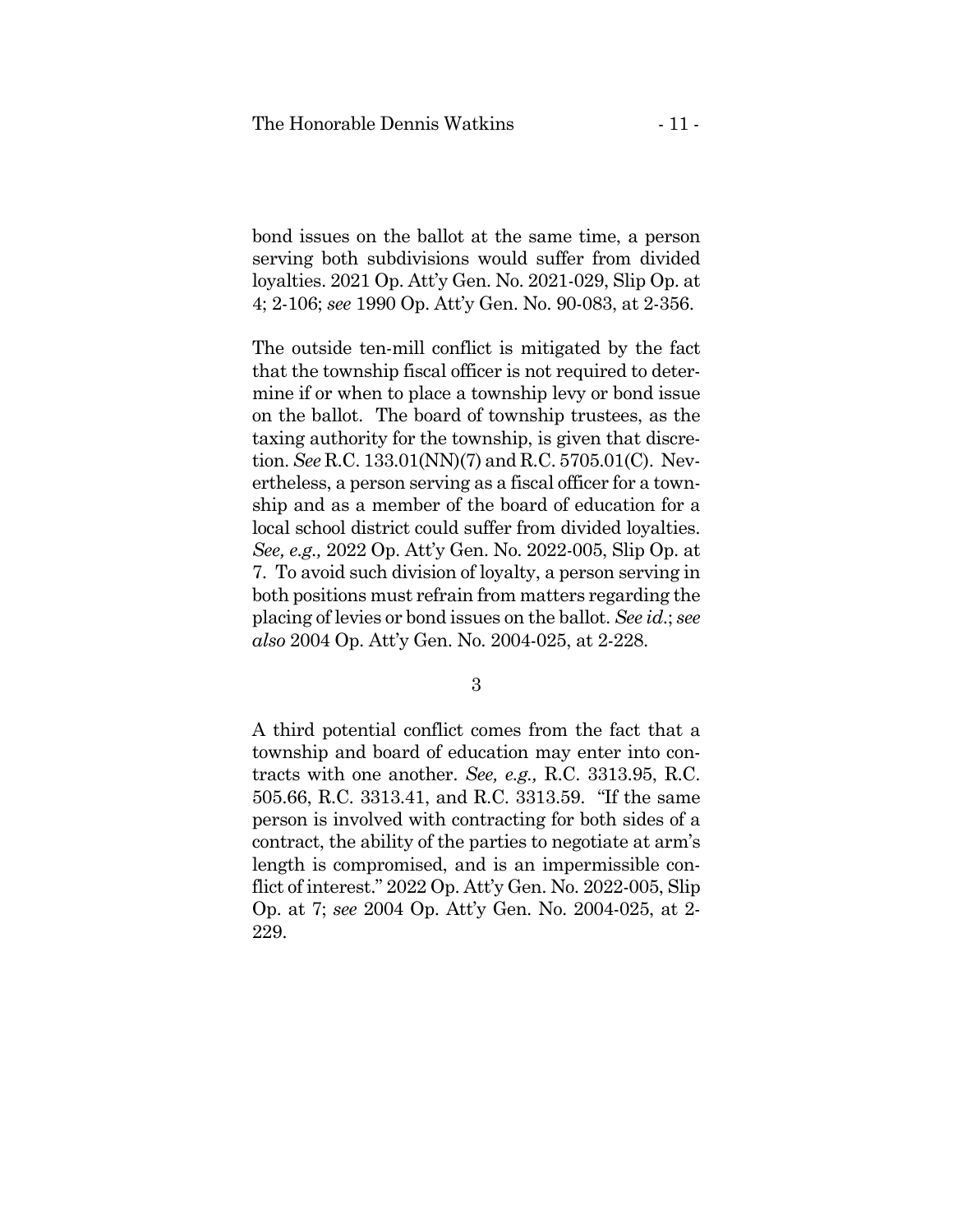The potential contracting conflict is avoidable because the fiscal officer is not obligated to negotiate or deliberate on contracts entered into by the board of township trustees and the board of education for a local school district. *See* R.C. 3313.95 (stating that the board of education and the board of township trustees may enter into a contract); *see also* R.C. 505.66 (fee payment for snow removal service is done between the board of education and the board of township trustees); *see also* R.C. 3313.41(C) (stating that a board of education may sell property to a taxing authority as defined in R.C. 5705.01, which is a board of township trustees. *see* R.C. 5705.01(C)); *see also* 1990 Op. Att'y Gen. No. 90-083, at 2-358 (stating that the contract conflict associated with R.C. 3313.59 is between a board of education and a board of township trustees). Also, the duties of a township fiscal officer related to contracts are ministerial in nature. 2007 Op. Att'y Gen. No. 2007-023, at 2-236 ("when a township fiscal officer certifies the availability of money payable under a public contract or disburses township moneys payable under a public contract, the township fiscal officer performs a ministerial duty"); *see* R.C. 5705.41 and R.C. 507.11. A fiscal officer does not exhibit decision-making authority when conducting a ministerial duty. 2007 Op. Att'y Gen. No. 2007-023, at 2-236; *see* 1999 Op. Att'y Gen. No. 99-046, at 2-292. Absent evidence to the contrary, there is a presumption that a township fiscal officer will perform ministerial duties in a regular and lawful manner. *E.g.,* 2007 Op. Att'y Gen. No. 2007-023, at 2-236.

Furthermore, there are steps that the person, as a board of education member, can take to avoid conflicts of interests resulting from the board of education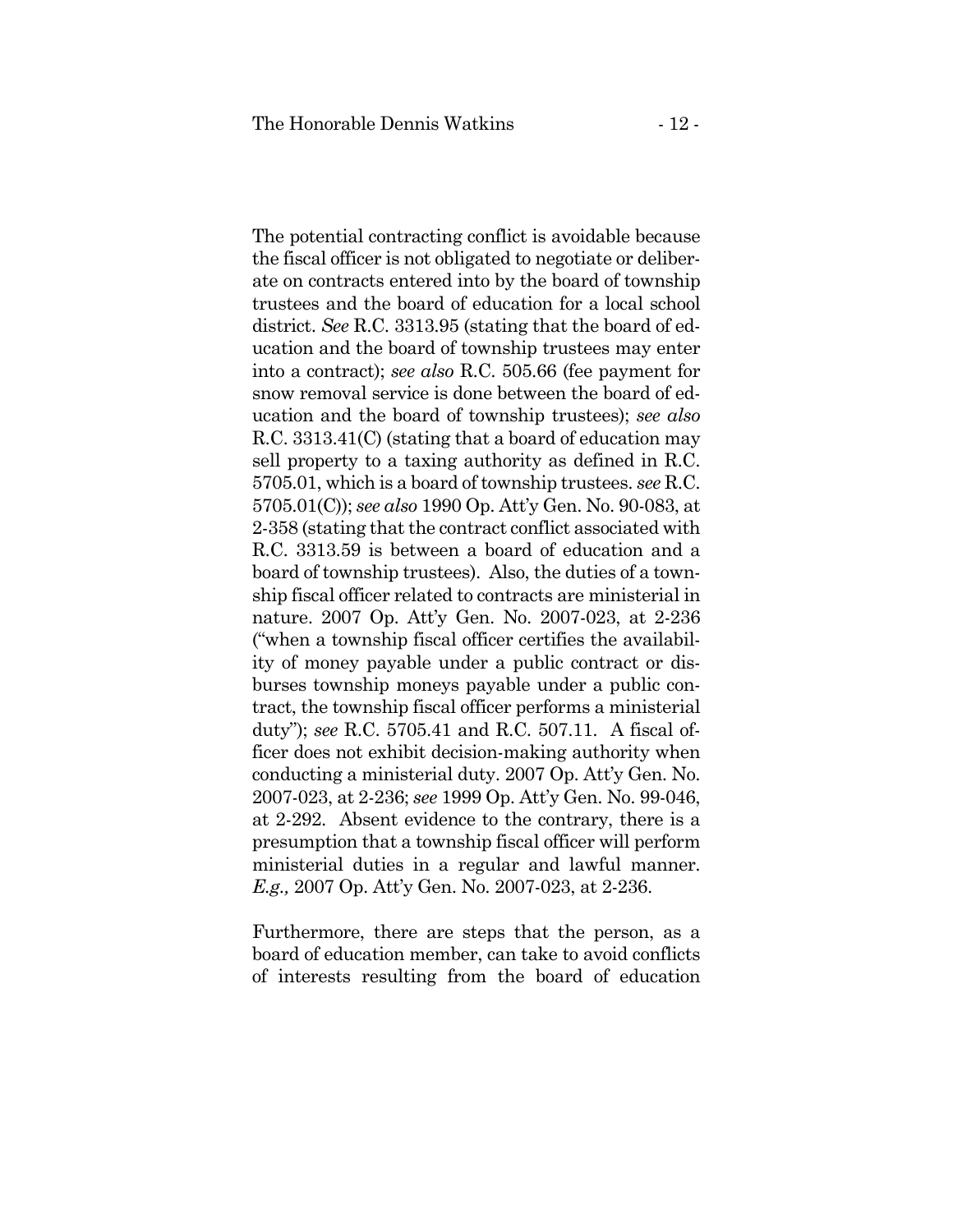contracting with the served township, including abstaining from any discussions, debates, or votes regarding the contract. *See generally* R.C. 3313.33(C). I note, however, that an impermissible conflict of interest would arise if the person, as a board of education member, participated in discussions or negotiations for a contract with the served township. *See* 2004 Op. Att'y Gen. No. 2004-025, at 2-229; *see also* 2003 Op. Att'y Gen. No. 2003-006, at 2-37. But this conflict can be avoided—provided that the person, as a board of education member, complies with R.C. 3313.33(C).

4

A fourth potential conflict comes from potential tax exemptions granted by and involving the township and the impact on and involvement of a local school district. *See, e.g.,* R.C. 505.57; R.C. 5709.63(G); R.C. 5709.631; R.C. 5709.632(F); R.C. 5709.634; R.C. 5709.73-.75; R.C. 5709.78(D)(2) and (3); R.C. 5709.82-.83.

While both a township and a local school district have an interest in tax exemptions, the parties involved in making decisions are the board of education for a local school district and the board of township trustees—not the township fiscal officer. Nevertheless, a township fiscal officer has an interest in whether or not tax exemptions are granted. *See, e.g.,* 2007 Op. Att'y Gen. No. 2007-023, at 2-234 to 2-235 (the township fiscal officer's compensation is related to the size of the township budget, and the granting of tax exemptions could impact the fiscal officer's compensation); *see also* R.C. 507.09. So, the person, as a board of education member, must abstain from tax exemption matters that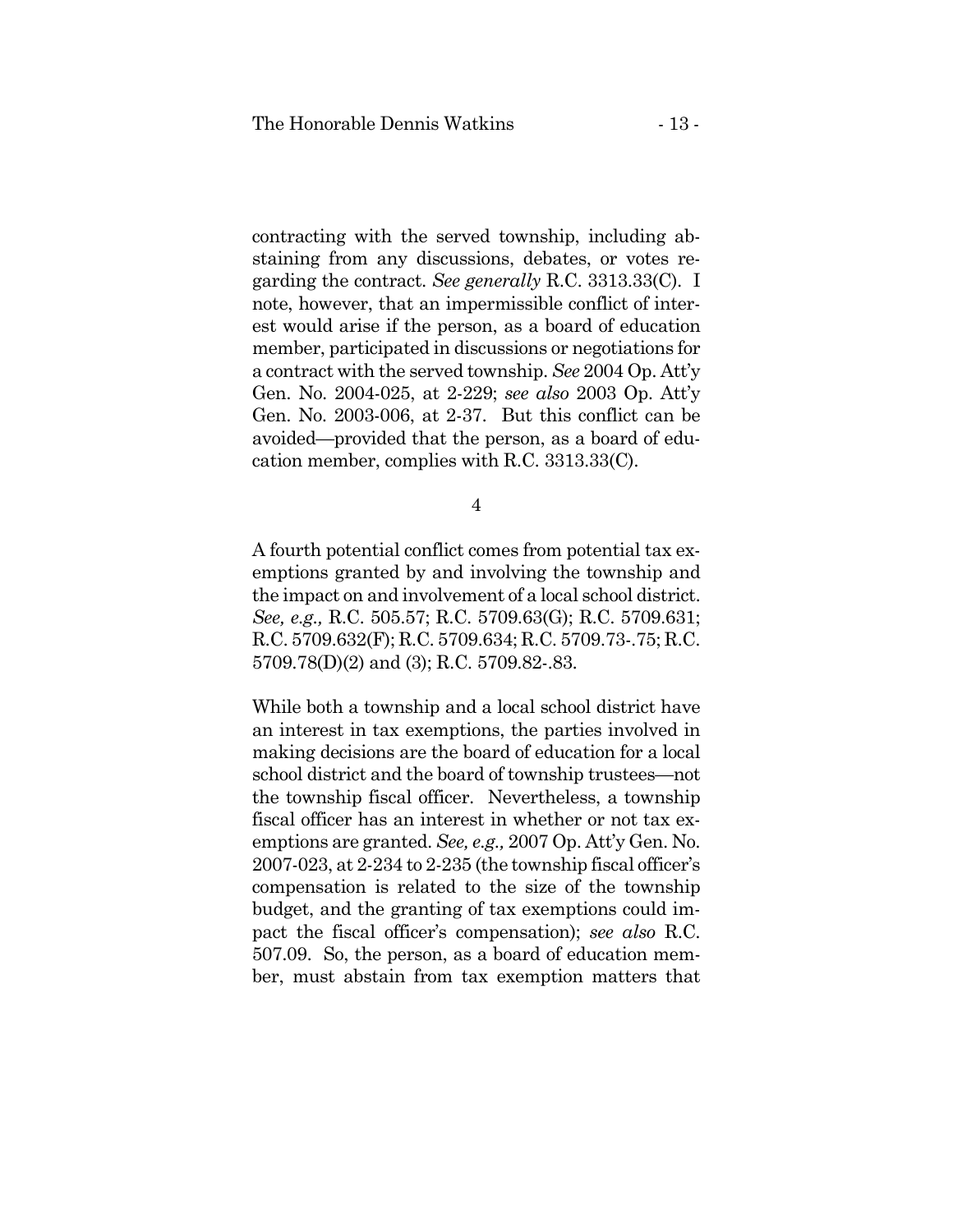impact the served township. *See* 2004 Op. Att'y Gen. No. 2004-025, at 2-229 (if a board of education member for an exempt village school district who also serves as village clerk-treasurer is required to partake in tax exemption matters regarding the served village, it might be difficult for the board of education member to perform her duties and exercise her discretion in a completely objective and disinterested manner). Provided that the person serving as a township fiscal officer and board of education member abstains from tax exemption matters involving the served township and school district, no impermissible conflict exits. *See, e.g*., 1998 Op. Att'y Gen. No. 98-017, at syllabus (finding that the positions of mayor of a nonchartered village and member of a board of education of an exempted village school district are compatible, provided that the person, in both roles, abstains from tax exemption matters involving the school district and village).

Unlike in recently issued 2022 Op. Att'y Gen. No. 2022- 005, the fiscal officer position at issue here is on the side of the tax-exempting entity. *Compare* 2022 Op. Att'y Gen. No. 2022-005, Slip Op. at 8-9 (noting that a conflict of interest results from the fact that the board of county commissioners, which the person was a member of, has the authority to issue a tax exemption that impacts the local school district in which the person serves as fiscal officer). In this case, the person is not directly in control of deciding if or when to issue tax exemptions. Due to this distinction, and for the reasons stated above, the tax abatement conflict is avoidable.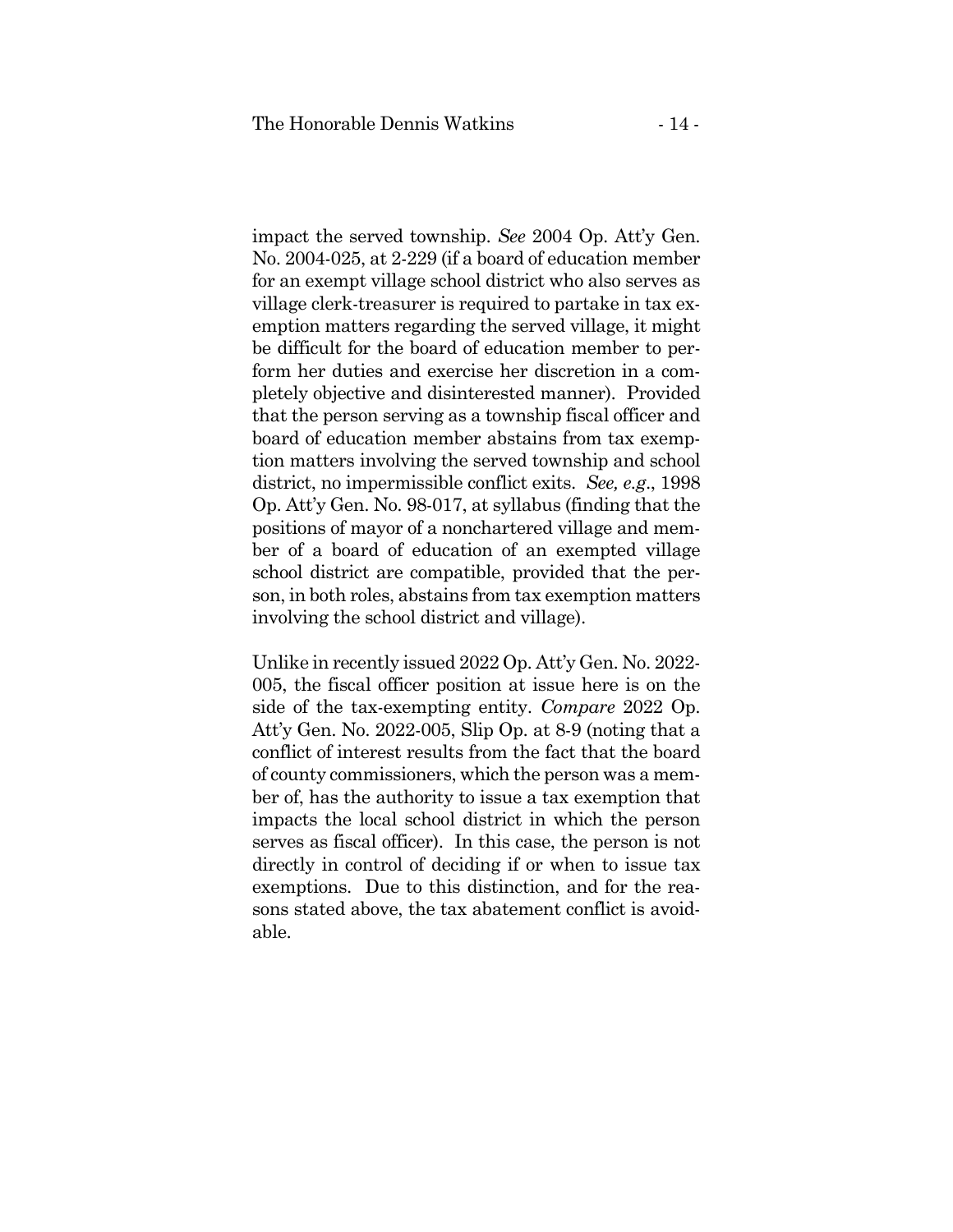\*

Since the aforementioned potential conflicts of interests are avoidable, question five is answered in favor of compatibility. But this answer only holds true if the person simultaneously serving as a township fiscal officer and member of a board of education for a local school district within the same geographical area adheres to the abstention measures set forth above.

F

Addressing questions six and seven together, I find no state or federal regulation preventing someone from simultaneously holding the positions of township fiscal officer and board of education member for a local school district within the same geographical area. Regarding the parts of questions six and seven that relate to local provisions and regulations, such determination is left to local officials to answer. *E.g*., 2022 Op. Att'y Gen. No. 2022-003, Slip Op. at 4. Thus, for purposes of this opinion's analysis, questions six and seven are answered in favor of compatibility.

\*

Since the positions pass all seven parts of the compatibility test, I conclude that the two positions are compatible. This conclusion is contingent upon local officials also finding that questions four, six, and seven favor compatibility.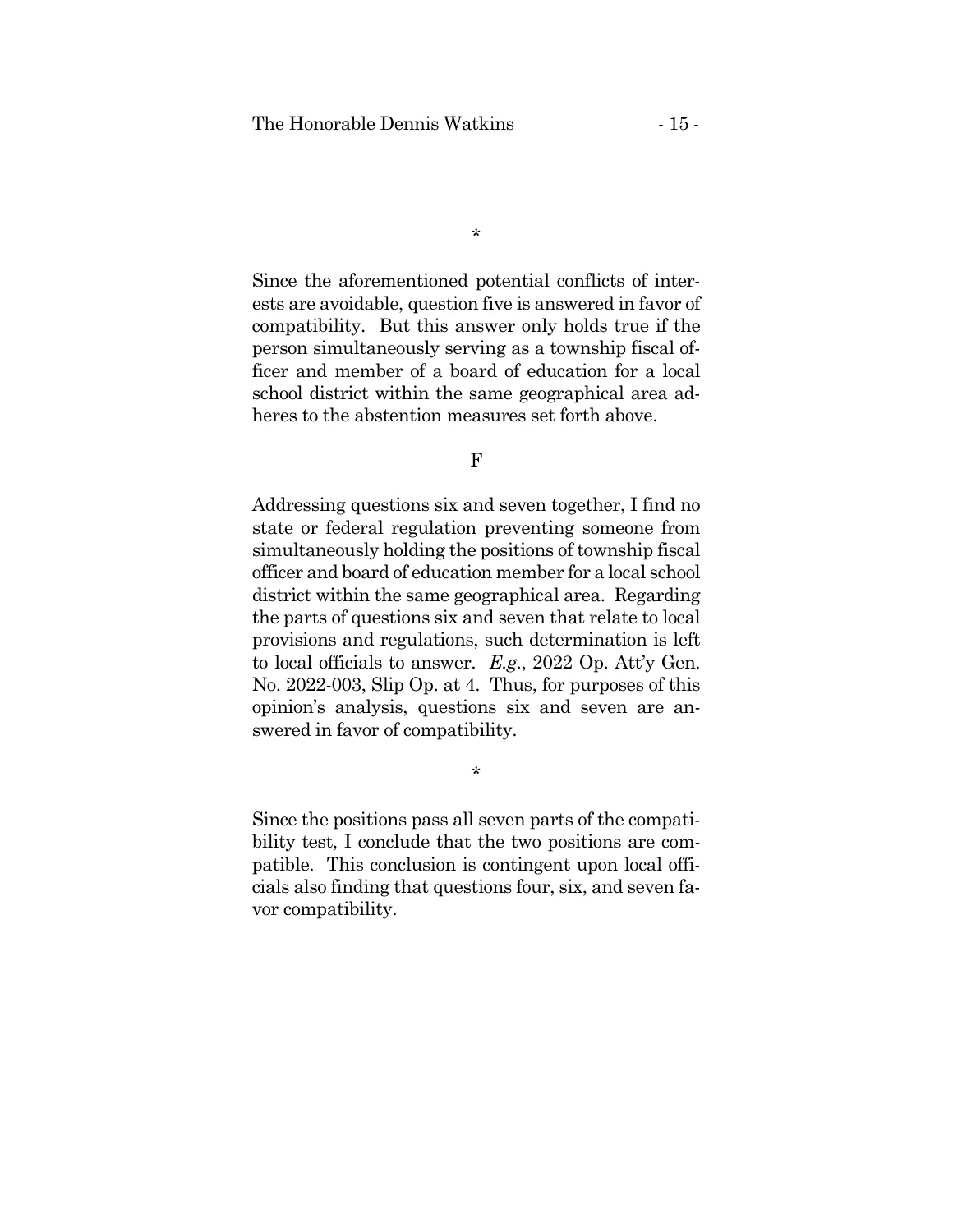# Conclusion

Accordingly, it is my opinion, and you are hereby advised that:

> The positions of township fiscal officer and member of a board of education for a local school district within the same geographical area are compatible, provided that: (1) the township fiscal officer refrains from assisting in the preparation or presentation of the township's budget; (2) the person, as both a township fiscal officer and a board of education member, refrains from voting on, approving, negotiating, or discussing contracts involving the served township and school district; and (3) the person, as both a township fiscal officer and a board of education member, does not partake in determining if or when to issue a tax abatement that impacts the